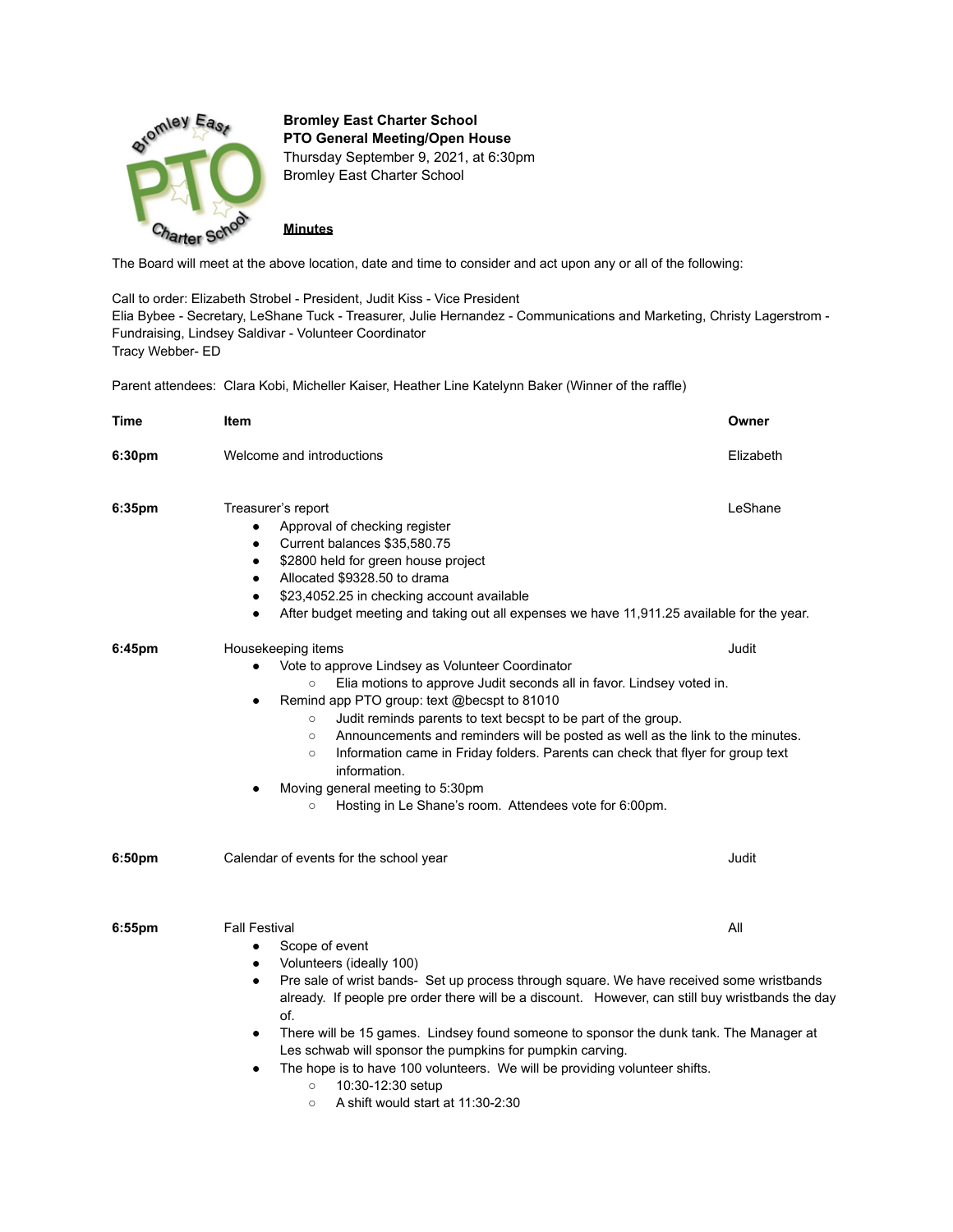- B shift would be from 2:30- 5:30
- Clean up shift 4:30-6:30
- There will be a photographer taking fall pictures sponsored by the Perez team. If families sign a media release we can have one gallery so that guests can access their photos.
- We have about 12 squares. They can be set up per volunteer handling the square. LeShane states we can order some for free from Square.
	- Pumpkins
	- Photographer
	- Face painter
	- Wristbands
- Mile high garage pros will sponsor face painter
- Sponsor logos to be put on volunteer shirts
- Elizabeth will look into Miller farms to get the pumpkins from
- Ms. Tracy Webber, and other staff will volunteer for dunk tank
- Food trucks
	- Judit will contact a list of food trucks
	- Snowy churro, taco block, No Joke smokin' bbq amongst others

## **7:25pm** Funding requests Elizabeth

| mbcole@bro<br>mleyeastcs.o<br>rg   | Shopping cart for classroom<br>lunches-going to and from the<br>cafeteria each day                                                                                                                                                                                                                              | https://smile.amazon.com/MOD-Comple<br>Extra-Large-Size/do/B01K07ME8C/refess<br>1 39?crid=LKC9O8L0GOH7&dchild=1&k<br>ywords=shopping+cart+with+wheels+fold;<br>ble&qid=1628450995&sprefix=shopping+c<br>arts+with+wheels%2Caps%2C235&sr=8-3                                                                                                                                                                                                                                                                                                                                                                                                                                                                                                                                                                                                                                                                                                                                                                                                                                                                       | This purchase will allow my students to take responsibility of their<br>lunches as well as provide organization and cleanliness within the<br>classroom and cafeteria each day.                                                                                                                                                                                                                                                                                                                                                                                                                                                                                                                                                                                                                                                                                                                                                                                                                                                                                                                                                                                                                                                                                                                                                         | \$67.51 with<br>free shipping<br>and handling  | Mary Beth Cole                                                                                                     |
|------------------------------------|-----------------------------------------------------------------------------------------------------------------------------------------------------------------------------------------------------------------------------------------------------------------------------------------------------------------|-------------------------------------------------------------------------------------------------------------------------------------------------------------------------------------------------------------------------------------------------------------------------------------------------------------------------------------------------------------------------------------------------------------------------------------------------------------------------------------------------------------------------------------------------------------------------------------------------------------------------------------------------------------------------------------------------------------------------------------------------------------------------------------------------------------------------------------------------------------------------------------------------------------------------------------------------------------------------------------------------------------------------------------------------------------------------------------------------------------------|-----------------------------------------------------------------------------------------------------------------------------------------------------------------------------------------------------------------------------------------------------------------------------------------------------------------------------------------------------------------------------------------------------------------------------------------------------------------------------------------------------------------------------------------------------------------------------------------------------------------------------------------------------------------------------------------------------------------------------------------------------------------------------------------------------------------------------------------------------------------------------------------------------------------------------------------------------------------------------------------------------------------------------------------------------------------------------------------------------------------------------------------------------------------------------------------------------------------------------------------------------------------------------------------------------------------------------------------|------------------------------------------------|--------------------------------------------------------------------------------------------------------------------|
| akroekel@br<br>omleyeastcs.<br>org | Shopping carts for lunch totes<br>in classrooms (Ms. Nyland, Ms.<br>Moncrief, Ms. Savaleta, Ms.<br>Chapman, Ms. Clark, Ms. Cole)<br>PTO Notes: Request for 6<br>carts-<br>Le Shane found some<br>cheaper ones for a total of<br>\$405.06. Elia motions to<br>approve new amount. Jills<br>seconds all in favor. | https://www.amazon.com/XINGLANG-Shor<br>ping-Collapsible-360%C2%B0Rolling-Grod<br>eries/dp/B08SW1VLJJ/ref=pd di sccai 6/<br>147-3189199-7838827?pd rd w=GF8Bol<br>pf rd p=c9443270-b914-4430-a90b-72e3<br>7e784e0&pf rd r=3C726E6KCZ5988B7Z<br>B5&pd_rd_r=52910dbf-0290-46c2-a1e4-bo<br>adc883b7a4&pd rd wg=V3rdL&pd rd i=8<br>08SW1VLJJ&osc=1                                                                                                                                                                                                                                                                                                                                                                                                                                                                                                                                                                                                                                                                                                                                                                    | \$89/each THIS TAKES THE PLACE OF MS. COLE'S previous request. The<br>one she wanted is sold out - this one has front wheels that rotate - makes<br>it easier for kids to push. Reasoning: "This purchase will allow my<br>students to take responsibility of their lunches as well as provide<br>organization and cleanliness within the classroom and cafeteria each<br>day."                                                                                                                                                                                                                                                                                                                                                                                                                                                                                                                                                                                                                                                                                                                                                                                                                                                                                                                                                         | \$534.00<br>New total:<br>\$405.06<br>Approved | Andrea Kroekel on<br>behalf of Ms. Cole, Ms.<br>Savaleta, Ms.<br>Chapman, Ms. Clark,<br>Ms.Nyland, Ms.<br>Moncrief |
| efried@brom<br>leyeastcs.or<br>g   | Smart Cute Bots (10) for a class<br>set of robots that work with<br>Micro:Bit programs<br><b>PTO Notes: This could</b><br>potential be covered by the<br>school. Elizabeth to let Ms.<br><b>Fried know</b>                                                                                                      | https://www.elecfreaks.com/micro-bit-sn<br>-cutebot.html                                                                                                                                                                                                                                                                                                                                                                                                                                                                                                                                                                                                                                                                                                                                                                                                                                                                                                                                                                                                                                                          | This can improve 7th and 8th grade programming in STEM with engaging<br>ways of coding robots with block based programming.                                                                                                                                                                                                                                                                                                                                                                                                                                                                                                                                                                                                                                                                                                                                                                                                                                                                                                                                                                                                                                                                                                                                                                                                             | \$340.00<br>Needs<br>follow up                 | Liz Fried                                                                                                          |
| lpasic@brom<br>leyeastcs.or<br>g   | Mix and Math 360 Professional<br>Development and Materials<br>PTO Notes: Le Shane<br>motions to table this request<br>until we have further insight.<br>Elizabeth to reach out to Ms.<br>Pasic to reach out to EDs to<br>see if this could be covered.                                                          | This the website for reference<br>https://www.mixandmath.com/<br>This is my invoice/recipt for the program<br>httns://mail-attachment.ooogleuserconte<br>com/attachment/u/0/?ui=2&ik=33cc7282<br>&attid=0.1&permmsgid=msg-f:170329193<br>321100217&th=17a34efceec9b1b9&view<br>att&disp=inline&saddbat=ANGjdJ9EVTLn<br>CztFfFRMirosToKfzIWiB0NTvtt7koZvY8A<br>Mki5NPO7qvL2us5nLiVu0r5deU7G GbZ!<br>DSIZvi2l9oT1WEEnFP0qWVsiT0xOkYWx<br>Ola IVOzm7YNRT GH01n-HXII G2.N/H2<br>Bs1zu6i6g3eMaXqJHR5cJfHQSg6mkcD5<br>oPRb1K9Za5dANhFwAQZXZb L70pVwF<br>AuJvzQvzHw_PifpidHd-D8fASoxLavUaLb<br>JfVB_XZNtj-ImiupxrVIDj5ZXQju29VP9L-d<br>mtbsbvJZI2b_FPr3I_0UKK-Ob9g1tmzMoB<br>wndRr2vxj8MAaX5ptPX6NR77sDyiQNI4O<br>OIIE- 618ONWO3WDT5usIVU2XCftw8or<br>mYksvenaclEvDefDCtehl.nlRl4mCPzKnS<br>YiIRbOhWDXVo0oAYfAw1iw080PKxWwk<br>Z7o N0 NJ8eEuFj7VEyMD2u7gYJBn6let<br>FHi gXl0xg0KgZ4nwlzPOweOnTa3Y-UAe<br>Y0C1IDOU2o8cLz03mill-kXl26oOcznSub<br>SQXdBGqZ1i8Zgw1pRdY_ahy_in--llpZ15<br>gk7a44 VgigFTTOr hm9uvSt9fwxS zC8)<br>dNOEWKsD_b9eFoVrCxTN6AilgFhJYvbh<br>wSBCK1IVIspw3dcLw1YzvTOXz_N1KCP<br>vhUdvN39u NopxzTLtR3dM | As a fourth grade teacher it was really hard figuring out how to run math<br>small groups efficiently while also using manipulatives. Fourth graders<br>use high numbers and so its difficult for students to use manipulatives<br>when its easier to just write everything down. I want my students to<br>understand why they are doing what they are doing when they are using<br>the traditional method for multiplying.<br>This program was targeted for 4th and 5th grade teacher (which is great<br>because I can use the 5th grade content for my higher students). I went<br>through a Professional Development course over the summer to learn<br>how to properly use the manipulatives and how to run small groups. I<br>also learned how to make the manipulatives and the methods go hand in<br>hand to students better understand what is going on in the method.<br>Studies have shown that students who use both hands-on manipulatives<br>and traditional methods understand math better and have higher test<br>scores, which can help close the gap many students now have due to<br>shutdowns.<br>It is my professional goal to implement math small groups and to use<br>manipulatives in a way that is both engaging and effective for students.<br>Thank you so much for your time. I hope to hear from you soon. | \$240<br><b>Needs</b><br>follow up             | LaShara Noel Pasic                                                                                                 |